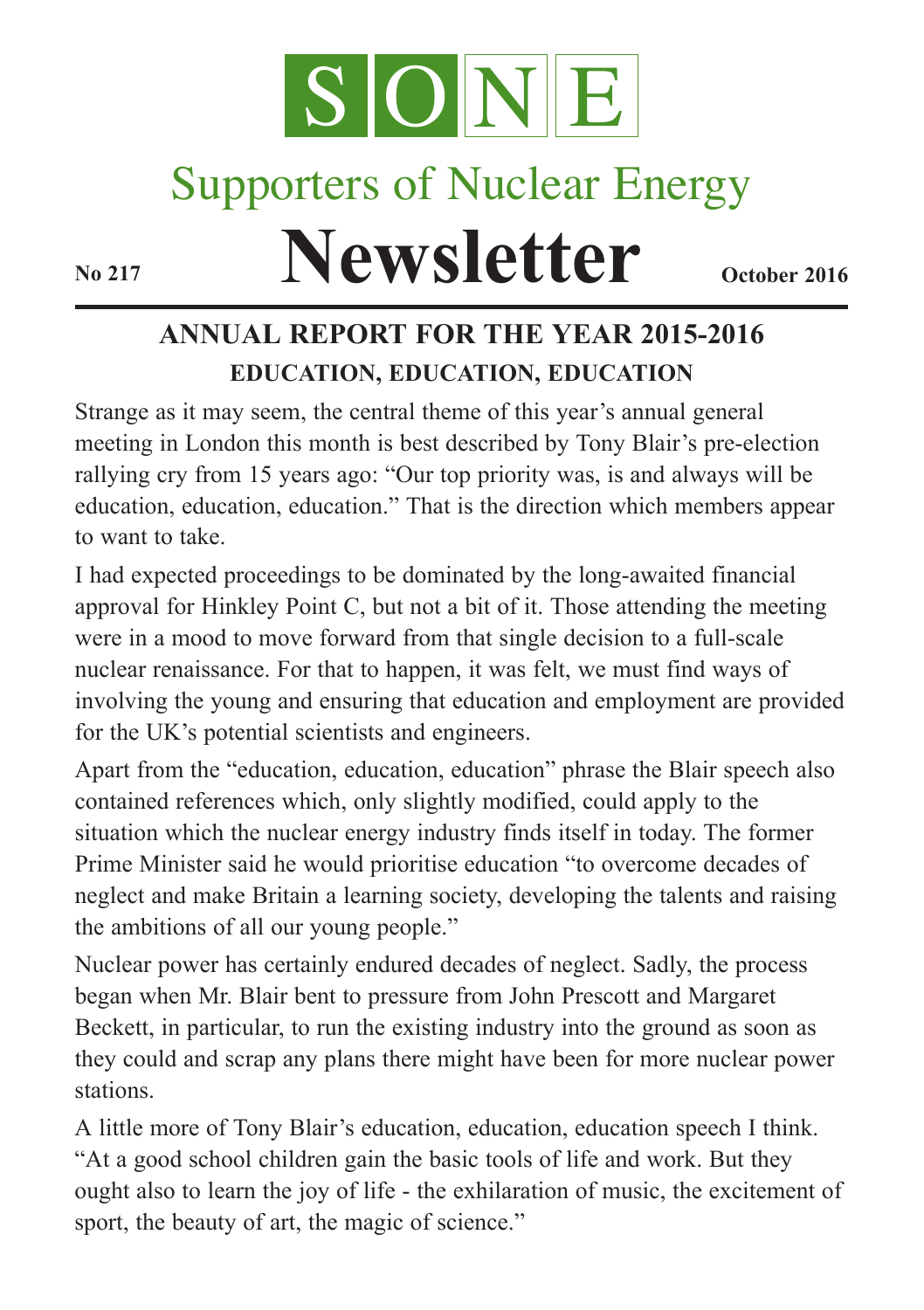Two things to note there I think. Firstly, if children are to obtain the basic tools of life and work that must surely include some knowledge of what makes life what it is, including its real rather than imagined dangers.

## **THE MAGIC OF SCIENCE**

Secondly, children should be taught "the magic of science" according to the Blair of that time. As things turned out Harry Potter would have been a better tutor than the Labour Party, which saw the future as one dominated by coal, oil and gas which even then did not seem particularly magical.

Things didn't improve much under the Conservatives either. Ten years ago they said that nuclear power "should be used only as a last resort" and that there would have to be "total transparency on its full lifetime costs, clarity over nuclear waste and no subsidies or special favours."

In tree-hugging mode, David Cameron said: "We live in a fast-changing world of scientific research and innovation. I want Britain to be at the forefront of the green energy opportunities." It's safe to assume he meant wind turbines and solar panels. Much of the rest of the world, meanwhile, was pressing ahead with nuclear research, a very different green energy opportunity.

Back to the annual report and the discussion of its contents, which I will try to summarise. This is not easy because it was a decidedly free flowing discussion, raising several important issues and attracting proposals for action which are well worth exploring further.

# **CAUTIONARY WORDS**

A word of caution, however. SONE does not have any full-time staff and limited resources. Of necessity it will have to draw on the expertise of its members and develop collaborative relationships with other organisations.

I will begin my attempt to provide those who were unable to attend the meeting with something of its flavour, beginning with my own Secretary's Report. I was quick to get my views about the Hinkley Point C decision out of the way, emphasising from the outset that Hinkley is not the only game in town. Progress is also being made, albeit at different stages, with the new build schemes at Moorside in Cumbria, Oldbury in Gloucestershire, Sizewell C in Suffolk and Wylfa Newydd in Anglesey.

As for Hinkley I am aware that the majority view among the SONE membership is that the matter is now settled. I am not so sure. It may be near certain to happen and I hope it does but there are potential pitfalls.

The French elections are less than six months away and a change of leadership is possible, with Marine LePen, the leader of the National Front, potentially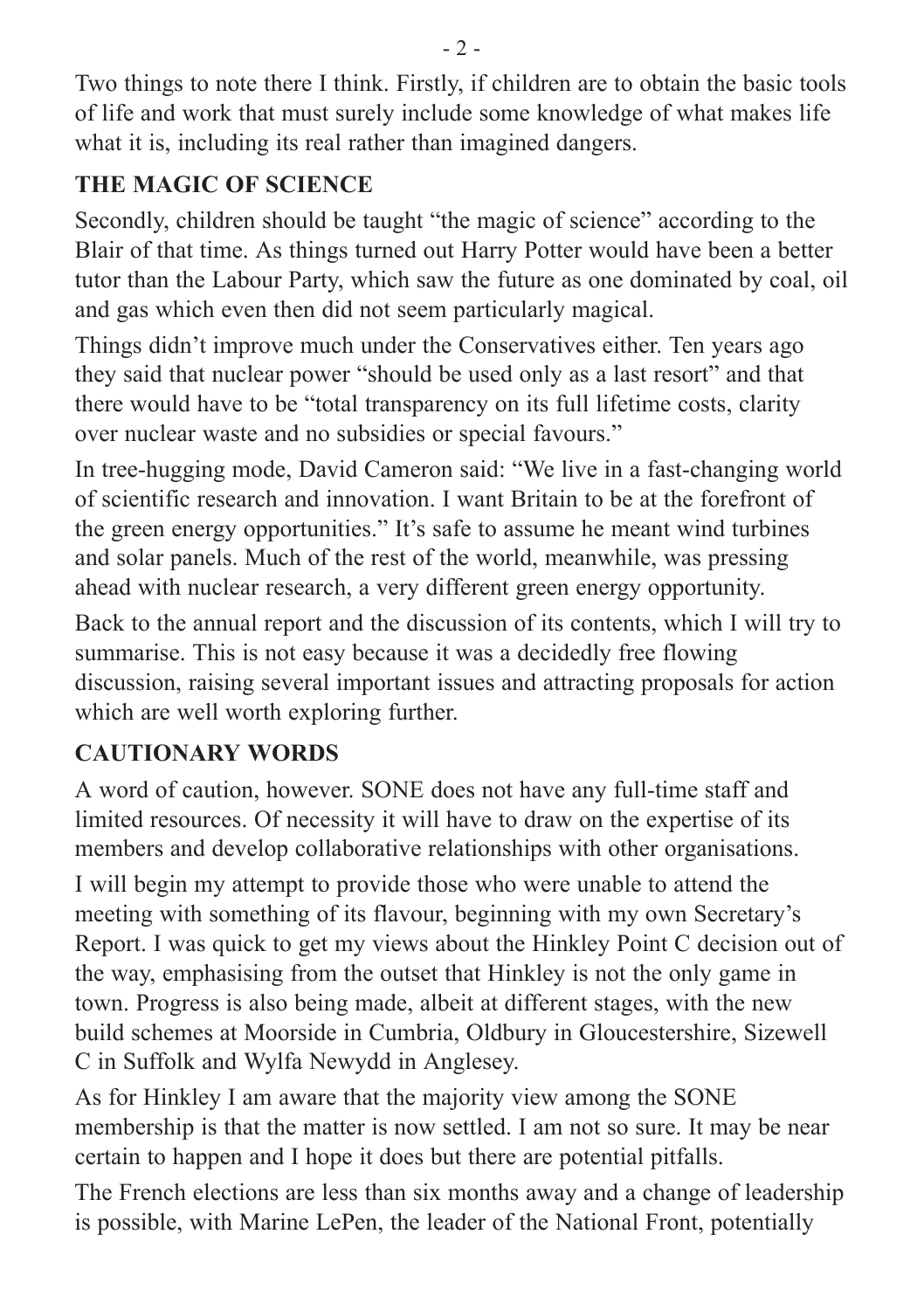having a bigger say in the direction EDF should take in future as part of some new coalition. She has already opposed the State-owned company's involvement in the Hinkley project.

Then it must at least be possible that the EPR reactors at Flamanville and elsewhere run into more difficulties or EDF's somewhat precarious financial situation worsens. Finally, what about situations which are not even contemplated today?

# **EVENTS, DEAR BOY, EVENTS**

I reminded members of Harold Macmillan's famous response when asked what was the most difficult thing about being Prime Minister. "Events, dear boy, events," he said. To prepare ourselves for unexpected events we needed to create an atmosphere of greater understanding among members of the public, I suggested, starting with the young.

While support for nuclear energy had improved in recent years, largely as a result of concerns about fossil fuels and their global warming effects, there was still a huge vacuum in the public's understanding of nuclear issues, not least the nature of radiation and radioactive materials and the management and disposal of radioactive waste. Vacuums tend to get filled, I suggested, and Greenpeace, CND, the Green Party and anti-nuclear factions within the main political parties are not going to go away.

During my presentation I drew attention to the views of two of SONE's oldest and most supportive members, Roger Vaughan and Lord Clitheroe.

Both suggested that SONE needed to do much more to build support among the young and help them to make their mark within the nuclear industry. Roger, now 93 years old, felt so strongly about what was needed that he attended the meeting and was given the chance to express his views. They deserve to be heard and, if possible, acted upon.

He was kind enough to say that he admired my analyses of the political events in the nuclear world in the Newsletters. Then came the qualification. While SONE had been an acute observer of events, maybe a catalyst, it had not so far been a participant, he suggested.

During the final decades of the last century Governments withdrew all support for a British nuclear programme and sold many of the assets we had. In 2008 it produced a White Paper with many supporting documents intended to provide impetus to a nuclear awakening.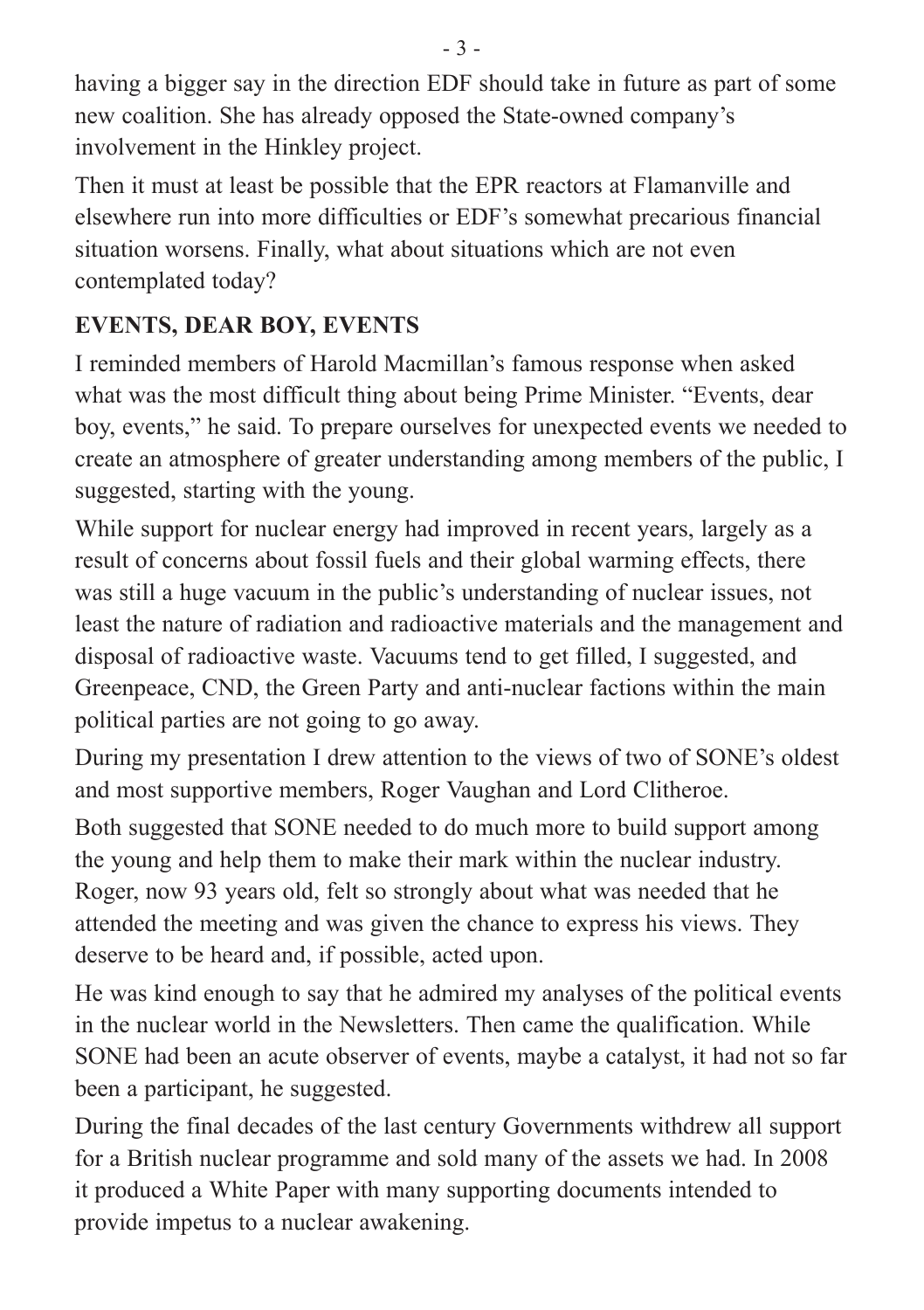#### **REACTOR DESIGN COMPANIES IGNORED**

"The Government claimed to have consulted industry widely, seeking approval for their strategic plan but apparently found it unnecessary to talk to the reactor design companies who earned the enviable reputation the Government often likes to talk about," Roger said in a cover note.

"The Government has allowed a foreign utility - EDF - to buy our nuclear sites and we are invited to acclaim proposals to build French, Chinese and Japanese reactors on them.

"As a founder member of the UK's commercial reactor construction industry and the most successful one at that - I cannot watch from the side-lines while we remain an island where these companies may come to practice their skills. Given the necessary financial backing and a steadfast political will this country could again make its mark.

"But to do this we need the 25 to 35 year olds to be the UK's new innovators and I and my colleagues were half a century ago.

"We need to create exciting jobs for the new generation while foreign companies are attending to their own needs for staff. I invite SONE to explore all aspects of the problem and to make organisational proposals directly to Government<sup>"</sup>

Later, during his oral presentation Roger explained what he regarded as opportunities for the UK's young scientists and engineers. He identified the Small Modular Reactor (SMR) development and exploitation programme which the present Government is pursuing and the possibility of renewing research into molten salt fast reactors, in which he has a particular interest.

## **MAKE MORE USE OF THE WEBSITE**

Like Roger Vaughan, Lord Clitheroe feels that SONE's task now should be aimed more explicitly at the young. There was plenty of good information already available but this needed to be simplified and made easier to absorb. He also suggested that the SONE website was an ideal place for information but was copy heavy and not oriented towards the young. He thought that more use could be made of the website, including playing recordings of talks such as those given at the annual meeting.

I agree with him and promised a review of the website - and have already been promised help by members, which I will need.

You may recall that I devoted all of the December 2015 Newsletter to a review of "Nuclear Is For Life, " the new book by Wade Allison, emeritus professor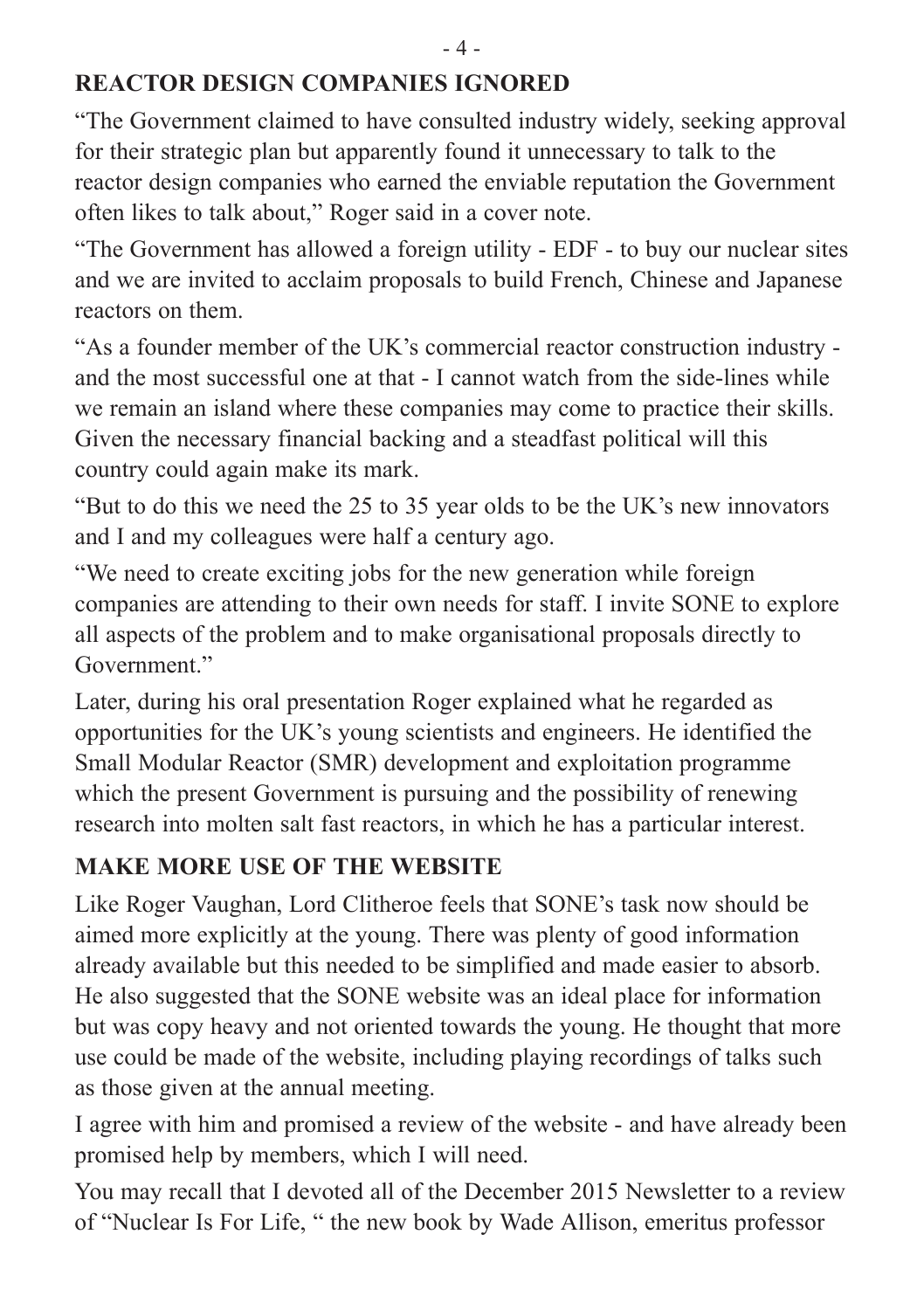of physics at Oxford and a SONE member, who was the speaker at the annual meeting.

There have been some important developments in support of the campaign outlined in the book to persuade the scientific community to get rid of the "pseudo science" represented by the Linear No Threshold" concept. First of all, however, I want to report what Professor Allison had to say about education.

#### **PROPAGANDA AND THE ARMS RACE**

Everybody should understand that "radiation" and "nuclear" were propaganda words successfully used in the Arms Race, he said. The objective was to frighten the life out of people (sometimes literally) and deter the more belligerent nations from actually using atomic weapons - and it worked. At a price.

The older generation, of which I am part, became convinced at the conclusion of the second world war that we faced the prospect of annihilation and that generation included most scientists and politicians. But as the data from Hiroshima and Nagasaki now confirm radiation was not the major cause of death that most supposed.

"For 70 years society has treated nuclear technology as an exceptionally fearsome and ghoulish aspect of nature, without reason," Professor Allison said.

"We should hope that our children and grandchildren will show greater sense than our own generation has done. Nuclear safety is a matter for education, psychology and biology not just engineering. Fear of radiation should not endanger the choice of an economically viable environment."

Professor Allison is convinced that the younger generation no longer carries the "baggage" of fear about radiation effects to the extent that we have done. I agree, both from talking to my own children and grandchildren and from my contacts with young people who from time to time approach SONE for information.

# **NUCLEAR POWER IS GOOD**

One such was Louise Merry, a graphic design student at Nottingham University, (no nuclear scientist she) who earlier this month asked me for help with a group project centred on "taking a stance for a cause." This is what she had to say:

"We were given the subject of pro-nuclear power and have had an interesting time discovering the reality of how good nuclear power is and how our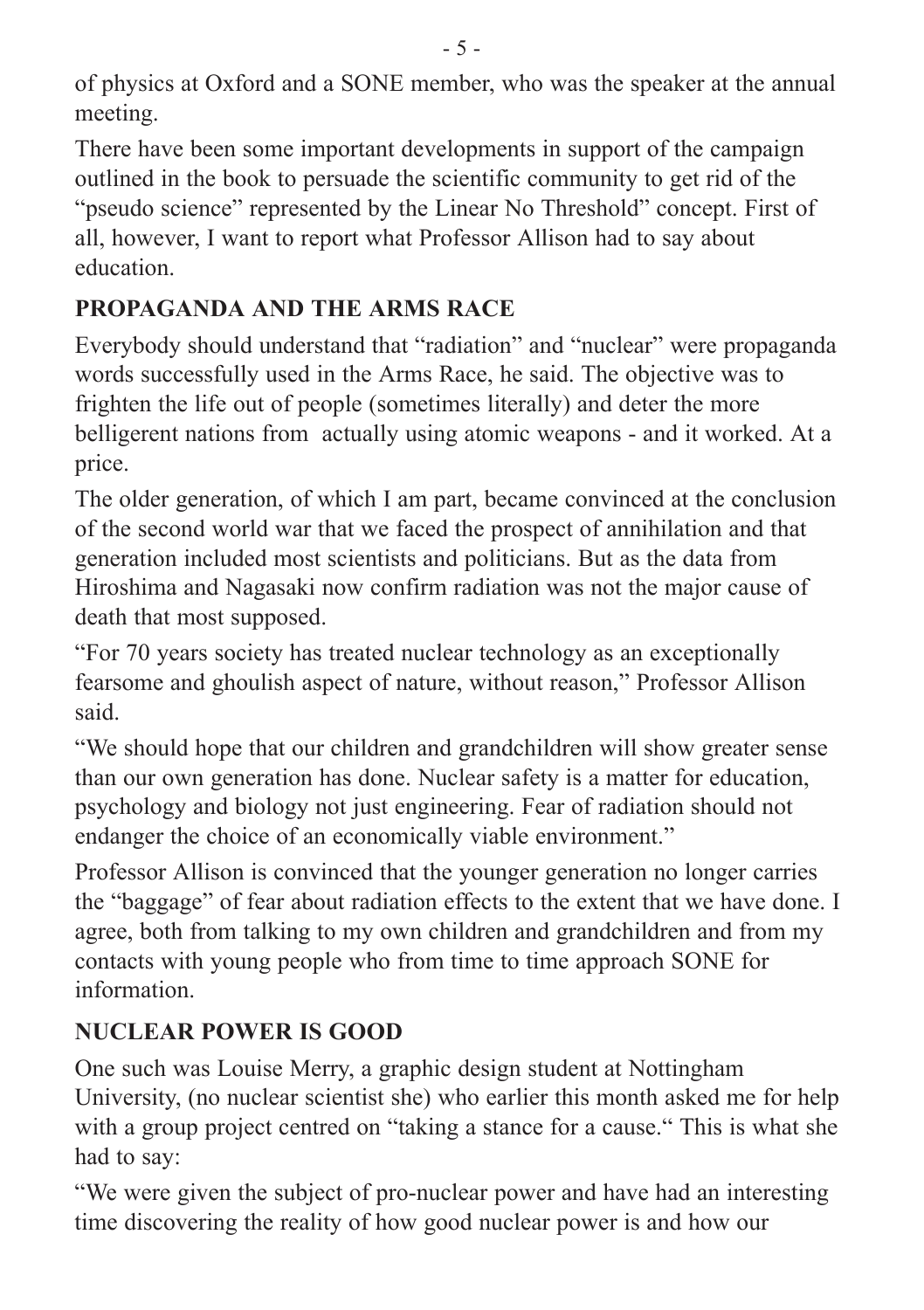mainstream media has disguised certain facts. I was wondering if I could ask a few questions for my research," she said.

I was delighted to help her to pick her way through such issues as renewable energy sources and whether it was possible for the renewables and nuclear power to work together to create more environmentally friendly energy sources. She also sought my opinion on the long term prospects for nuclear energy and the current technology in nuclear power plants.

I had no idea of what she would make of the very full response I sent to her. I need not have worried. "Thank you very much for your detailed reply," she wrote. "It has helped to confirm the research we had undertaken with your creditable source. We are in the process of editing a short animation about how nuclear power is needed to provide the electricity we need.

"I wondered if you would be interested to take a look when it's done. It's been a very interesting project and we are presenting this to a group of young adults (18-25), most of which are anti-nuclear power so we are excited to see if we can persuade them otherwise with facts and overcome the stereotypes that the media portrays nuclear power as."

I have asked Louise to send me a copy of the pro nuclear animation piece and offered to speak at Nottingham University at some future date - or attempt to get Wade Allison to do so.

#### **MOTHERS FOR NUCLEAR**

He believes that young people are relatively easily reassured and pointed out that initiatives to replace current international regulations have been started in the USA by an international group of doctors, engineers, oncologists, scientists and journalists. (Yes there are journalists who are prepared to move away from the stereotypical attitudes noted by Louise.)

Professor Allison has been working with a group of scientists from Canada, the United States, Poland, New Zealand and elsewhere to establish the case politically for science-based radiation regulations in clinical medicine and nuclear technology.

The group has made three petitions to the US Nuclear Regulatory Commission to relax limits and its views are being noticed, although there is a long way to go.

On the same day as SONE's annual meeting took place there was a pronuclear march by young environmentalists in Chicago, including a group called Mothers For Nuclear - another encouraging event.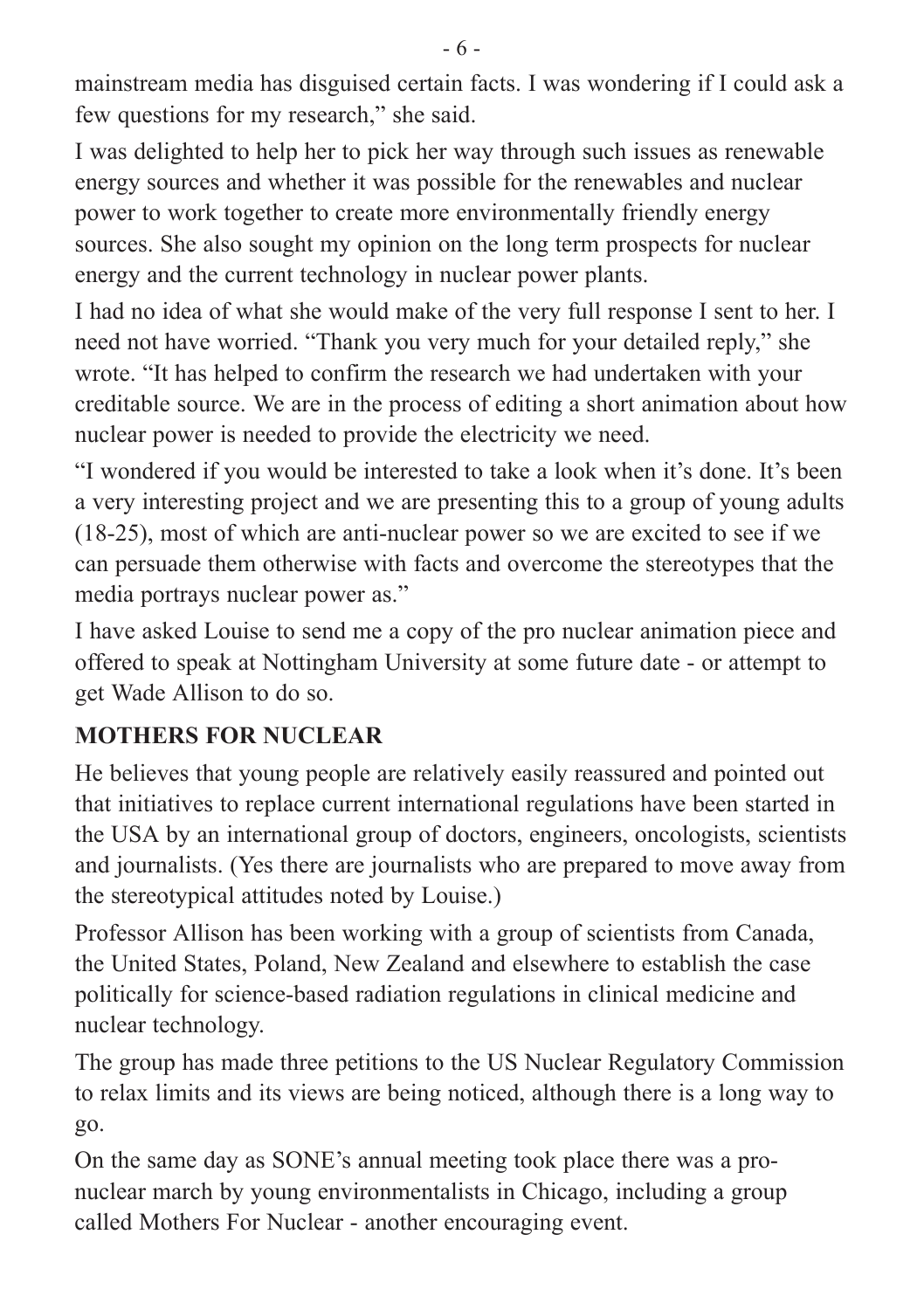#### **THE TREASURER'S REPORT**

Terry Westmoreland, our Treasurer, reported that members had responded generously to the Chairman's appeal for donations and by the date of the annual meeting £7,790 had been raised. We now have sufficient funds to continue until June 2018.

Membership declined during the year - six members died, 15 resigned and three new members joined. In summary we started the year with 239 members and ended it with 221 members.

As far as our finances are concerned the deficit this year was only £364, due largely to the generosity of a former member, David Erskine, who left SONE £5,000 in his will. Subscription income continued to fall with the gradual decline in membership from £3,277 in 2015 to £2,875 in 2016. Total expenses were also down on last year from £8,649 to £8,475 .

The financial position was adversely affected by the Nuclear Industry Association's decision not to provide financial support to SONE. It had been making a donation to cover the Accountancy Fee but this year we had to pay the £836 fee ourselves. The NIA had also been paying the annual maintenance cost of SONE's website but that will stop next year.

Sir Bernard Ingham, my predecessor as Secretary, asked me to publish the following note on the subject.

"Infirmity kept me from attending the SONE agm but I would like to comment on one subject covered - the Nuclear Industry Association's withdrawal, without so much as a word of warning still less consultation, of its modest financial support for SONE, the only independent promoter of nuclear power in the UK.

"In my experience, this is entirely in keeping with the history of nuclear power in the UK. It is own worst enemy."

#### **ANY OTHER BUSINESS**

There was plenty of discussion on a variety of issues but I was particularly interested in a contribution from Ann Robinson, a SONE committee member. She told the meeting that the Autumn Statement by the Chancellor of the Exchequer, Philip Hammond, was expected to contain a long-term review of energy policy, including a comprehensive narrative about the prospects for nuclear energy.

The Autumn Statement, which will be delivered by the Chancellor on November 23rd, is based on the latest forecasts from the Office for Budget Responsibility for the economy and public finances. I am looking forward to